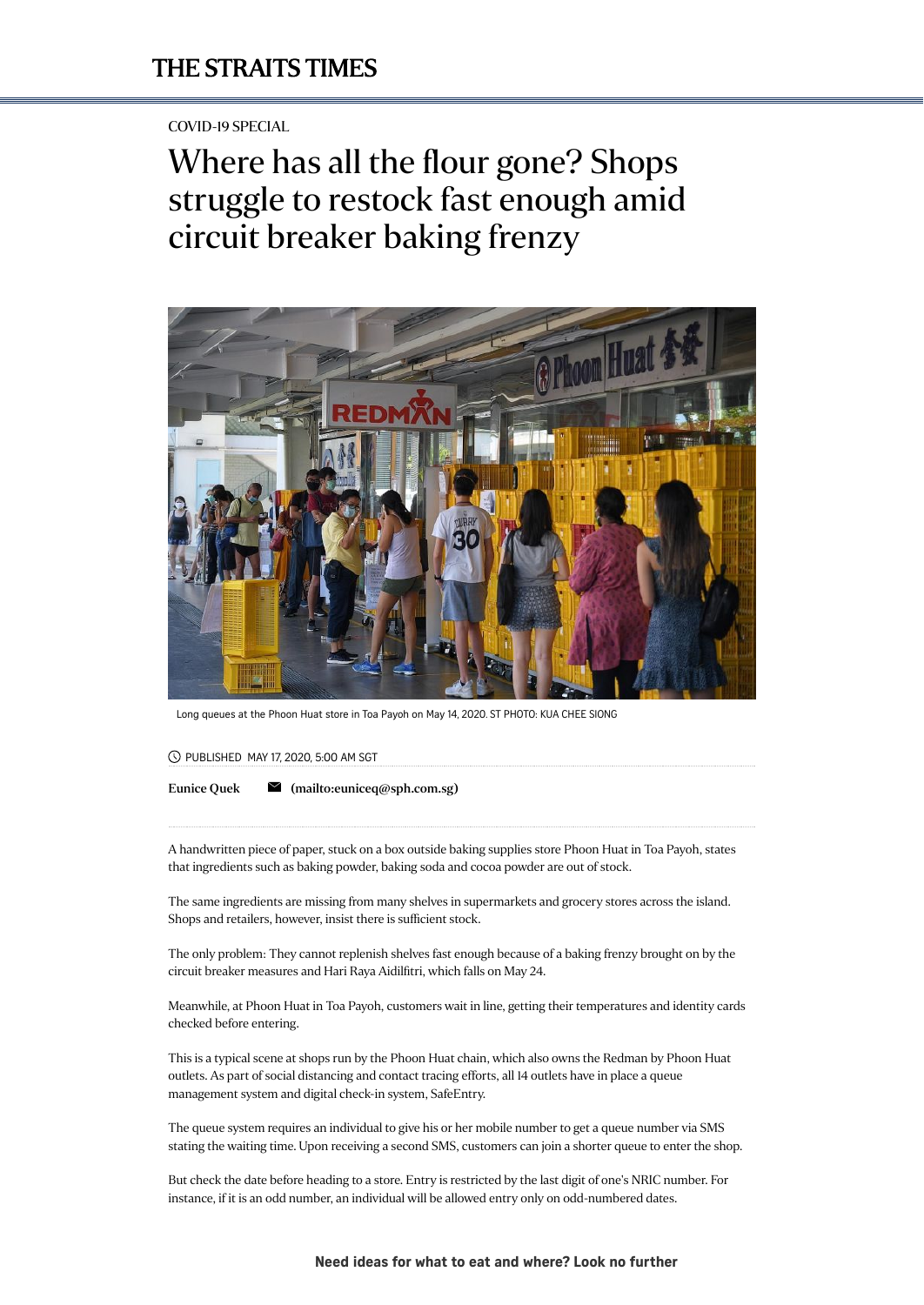#### Subscribe to ST's free weekly food newsletter baking free weekly food news better  $\frac{1}{2}$

Enter your e-mail

By signing up, you agree to our [Privacy](http://sph.com.sg/legal/sph_privacy.html) Policy and Terms and [Conditions.](http://sph.com.sg/legal/website_tnc.html)

Since April 27, the stores have also had shorter daily operating hours of 10am to 7pm - regular operating hours vary across outlets - due to manpower constraints arising from split-team operations.

A Phoon Huat spokesman says: "We found the alternate visit dates effective for social distancing. The objective is to cut the number of customers by half.



Long queues at the Phoon Huat store in Toa Payoh on May 14. With more customers stocking up on baking supplies, the shop has run out of some ingredients. ST PHOTO: KUA CHEE SIONG

"Our shops are small and with the limited (number of customers) allowed in each shop at any one time, we want to cut the queue and crowd (numbers) outside."

Still, the measures have not stopped some of the stores' baking ingredients from running out fast.

| <b>Related Story</b><br>When the going gets tough, the tough get<br>baking                              | > | With more time on their hands, more people are turning to<br>baking - from homemade bread to the trendy Basque burnt<br>cheesecake - during the circuit breaker period.                              |
|---------------------------------------------------------------------------------------------------------|---|------------------------------------------------------------------------------------------------------------------------------------------------------------------------------------------------------|
| <b>Related Story</b><br>Home cooking whets increasing appetite for<br>grocery shopping                  | ≻ | Says the Phoon Huat spokesman: "We are unable to replenish<br>stocks fast enough for retail customers. Whatever retail packs<br>are produced daily are immediately sent to our shops twice a<br>day. |
| <b>Related Story</b><br>Coronavirus: Home-based bakery's items<br>snapped up amid rush for sweet treats | ≻ | "For basic baking ingredients like flour and sugar, the supply is<br>enough. It is the retail packing process we are trying our best to<br>increase capacity for."                                   |
|                                                                                                         |   | Phoon Huat's production plant runs three daily shifts and it is<br>looking to increase delivery slots with third-party logistics                                                                     |

companies.

Supermarket chains are also racing to restock baking goods, for which there has been unprecedented demand.

At FairPrice outlets, sales of baking products "have increased about threefold" during the circuit breaker period compared with the same period last year, says a FairPrice spokesman. Sales have also jumped by 80 per cent in the weeks leading up to Hari Raya Aidilfitri, compared with the same period last year.

"This has resulted in periodic disruption for some of these products such as flour, baking soda and instant yeast," adds the FairPrice spokesman. "We have ramped up supplies and are purchasing from a wider pool of suppliers to provide more alternatives."